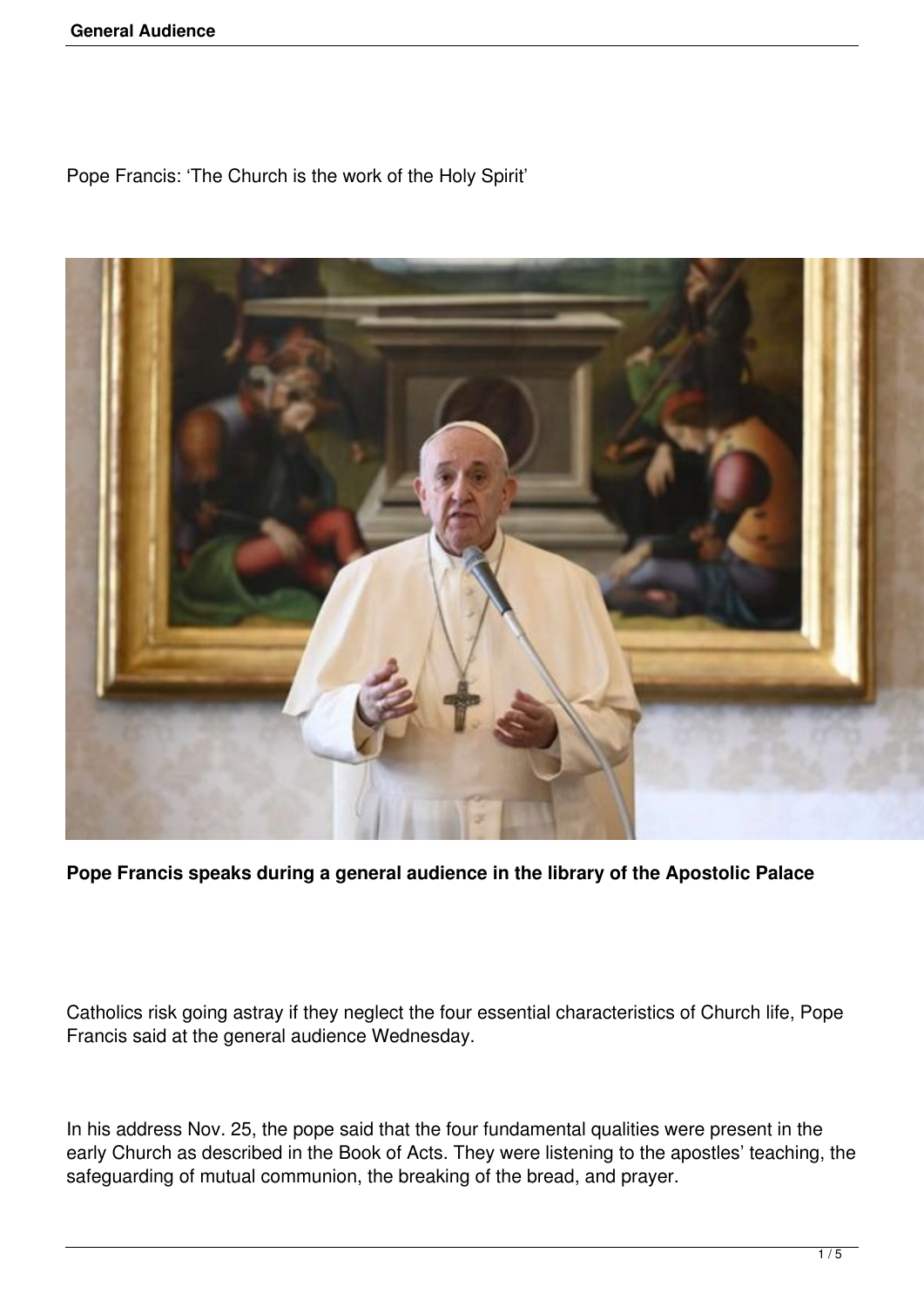"Any situation needs to be evaluated in the light of these four coordinates. Whatever is not part of these coordinates lacks ecclesiality, it is not ecclesial," he said.

"It is God who creates the Church, not the clamour of works. The Church is not a market; the Church is not a group of businesspeople who go forward with a new business. The Church is the work of the Holy Spirit whom Jesus sent to us to gather us together."

In his audience address, the pope continued his cycle of catechesis on prayer, which he began in May. Speaking via livestream from the library of the Apostolic Palace due to coronavirus restrictions, he noted that the first Christians did not neglect prayer, even though they were "on the move."

"The image of the early Community of Jerusalem is the point of reference for every other Christian experience. Luke writes in the Book of Acts: 'And they devoted themselves to the apostles' teaching and fellowship, to the breaking of bread and the prayers' (2:42). The community persevered in prayer," he explained.

## **"We find here four essential characteristics of ecclesial life:**

- listening to the apostles' teaching, first;
- second, the safeguarding of mutual communion;
- third, the breaking of the bread;
- and fourth, prayer."

He continued: "They remind us that the Church's existence has meaning if it remains firmly united to Christ, that is, in community, in His Word, in the Eucharist and in prayer -- the way we unite ourselves to Christ."

"Preaching and catechesis bear witness to the words and actions of the Teacher; the constant quest for fraternal communion shields us from selfishness and particularisms; the breaking of the bread fulfils the sacrament of Jesus' presence among us. He will never be absent --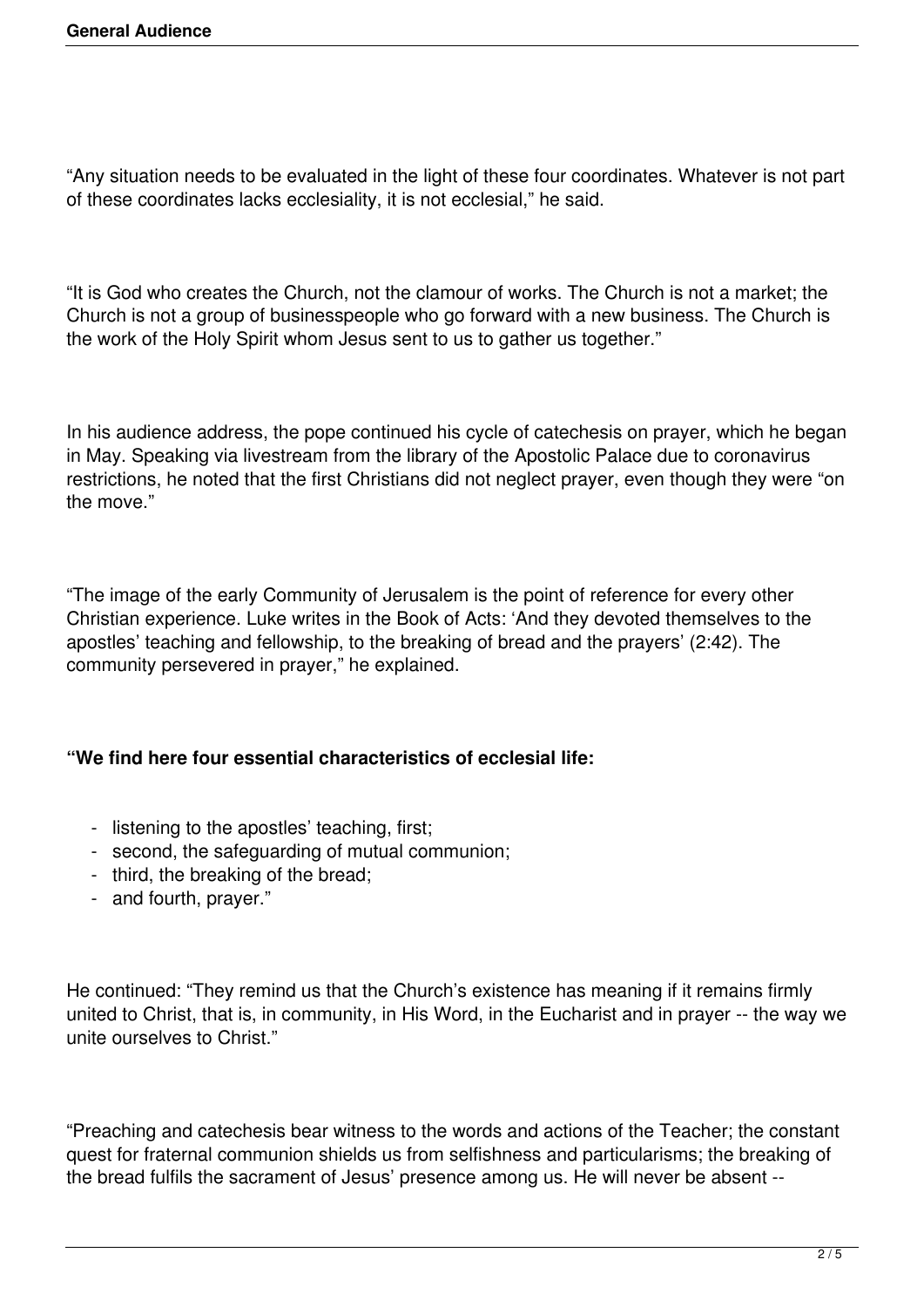particularly in the Eucharist, He is there. He lives and walks with us. And lastly, prayer, which is the space of dialogue with the Father, through Christ in the Holy Spirit."

The pope added: "Everything in the Church that grows outside of these 'coordinates' lacks a foundation. To discern a situation, we need to ask ourselves about these four coordinates: how in this situation these four coordinates are present -- the preaching, the constant search for fraternal communion, charity, the breaking of the bread (that is, the Eucharistic life), and prayer."

Speaking off the cuff, the pope said it pained him when he encountered communities that neglected the four authentic hallmarks of the Church.

"At times, I feel tremendous sadness when I see a community that has good will, but takes the wrong road because it thinks that the Church is built up in meetings, as if it were a political party," he said.

"'But, the majority, the minority, what do they think about this, that and the other… And this is like a synod, the synodal path that we must take…' I ask myself: 'But where is the Holy Spirit there? Where is prayer? Where is communitarian love? Where is the Eucharist?'"

"Without these four coordinates, the Church becomes a human society, a political party - majority, minority -- changes are made as if it were a company, according to majority or minority… But the Holy Spirit is not there. And the presence of the Holy Spirit is precisely guaranteed by these four coordinates."

The four coordinates can be used to judge whether a situation is truly ecclesial, he said. If any of the coordinates is lacking, then the Holy Spirit will also be absent.

"If this is lacking, the Holy Spirit is lacking, and if the Holy Spirit is lacking, we are a beautiful organization, humanitarian, doing good things, good, good… even an ecclesial party, let's put it that way. But it is not the Church," he said.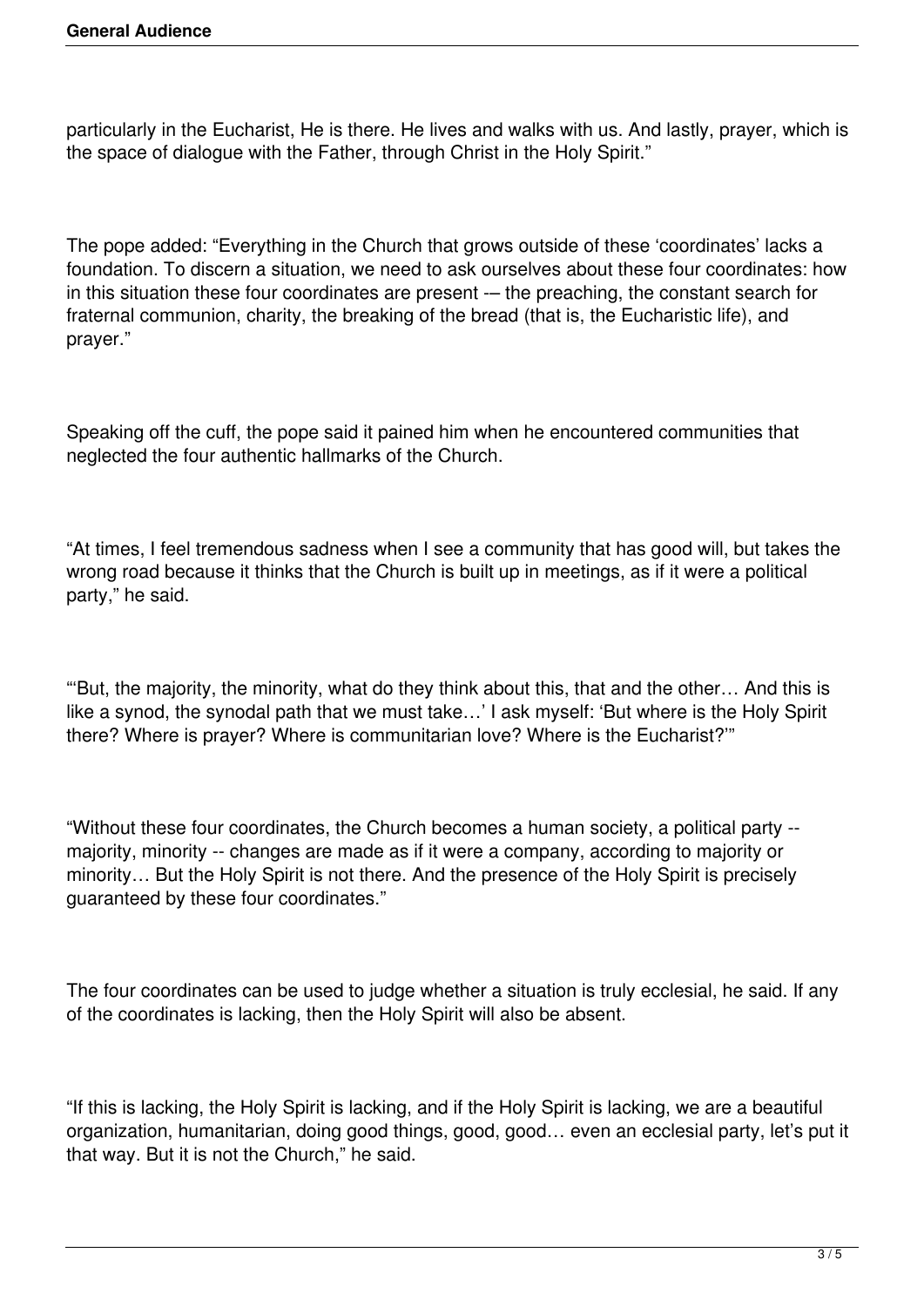"It is for this reason that the Church does not grow with these things: it does not grow through proselytism, as any other company, it grows by attraction. And who provokes attraction? The Holy Spirit."

"Let us never forget Benedict XVI's words: 'The Church does not grow through proselytizing, she grows by attraction.' If the Holy Spirit is lacking, who is the one who attracts [people] to Jesus, the Church is not there. There might be a beautiful friendship club, good, with good intentions, but not the Church, not synodality."

Pope Francis noted that in the Acts of the Apostles, prayer gatherings were a "powerful driving force of evangelization."

He said: "The members of the first community -- although this always applies, even to us today -- sensed that the narrative of the encounter with Jesus did not stop at the moment of the Ascension, but continued in their life. In recounting what the Lord said and did -- listening to the Word -- in praying to enter into communion with Him, everything became alive."

Like the first Christians, believers today can also be inspired by the Holy Spirit in prayer, the pope added.

"And every Christian who is not afraid to devote time to prayer can make his or her own the words of the Apostle Paul, who says this: 'the life I now live in the flesh I live by faith in the Son of God, who loved me and gave himself for me' (Galatians 2:20)."

"Prayer makes you aware of this. Only in the silence of adoration do we experience the whole truth of these words. And we must recapture this sense of adoration. To adore, to adore God, to adore Jesus, to adore the Spirit. The Father, the Son and the Spirit: to adore. In silence."

"The prayer of adoration is that prayer that makes us recognize God as the beginning and the end of all of History. And this prayer is the living flame of the Spirit that gives strength to witness